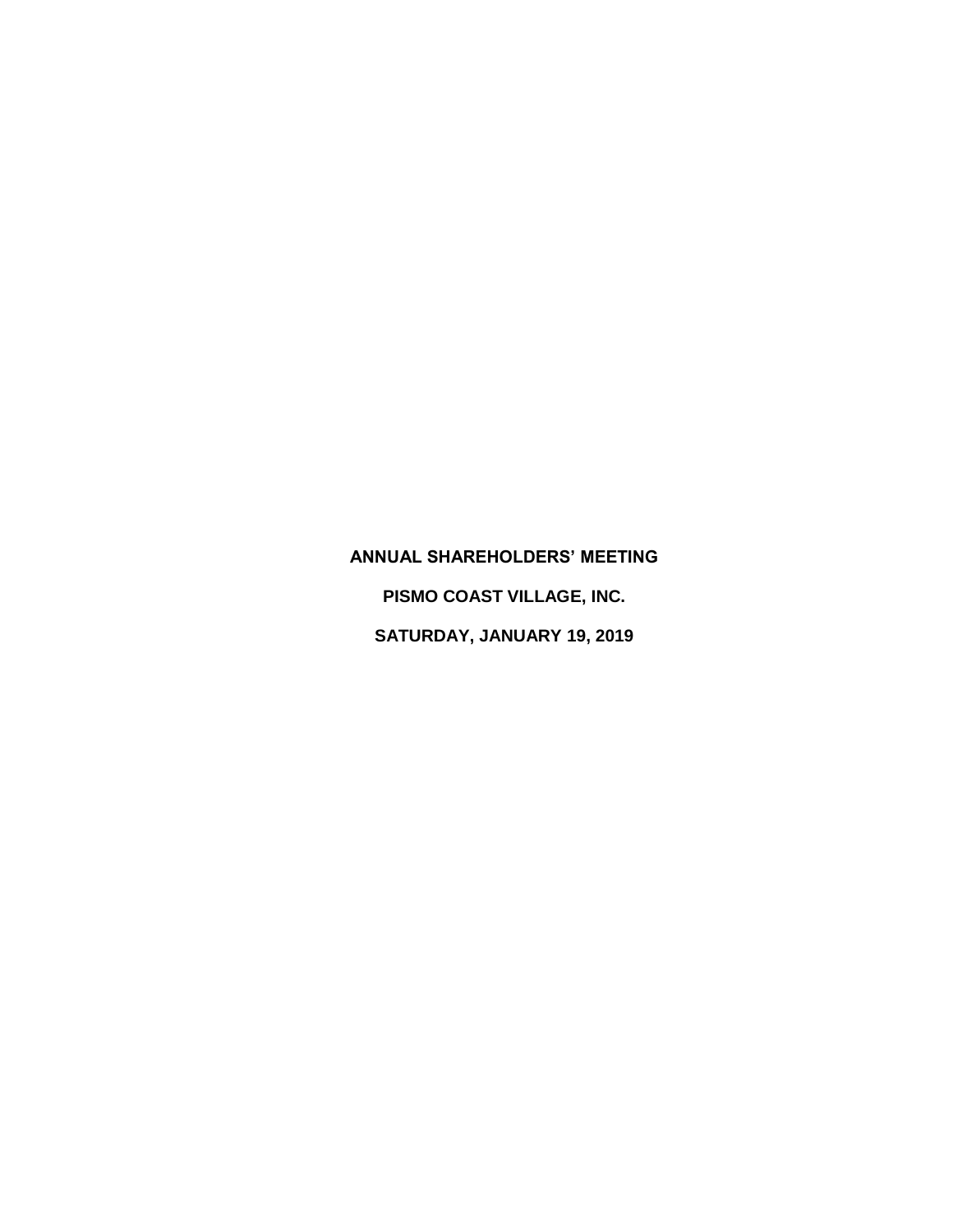Pursuant to notices properly mailed to shareholders, the 2019 Annual Shareholders' Meeting of Pismo Coast Village, Inc. was held Saturday, January 19, 2019, at the South County Regional Center, 800 West Branch Street, Arroyo Grande, California.

President Terris Hughes called the Annual Shareholders' Meeting of Pismo Coast Village, Inc. to order at 9:00 a.m. and welcomed the shareholders. He started the meeting by asking those persons who have served or are currently serving in the military to stand for a round of thankful applause. Then, as a patriotic salute, a video of "God Bless America", performed by Lee Greenwood, was shown.

Director Dwight Plumley gave the invocation. Director Dennis Hearne led the Pledge of Allegiance.

Mr. Hughes then called on Mr. Pappi, Vice President-Secretary, who declared a quorum present, in both person and by proxy, for today's meeting. All members of the Board of Directors were present at today's meeting, and, as roll was called, the directors came on stage and took their seats.

Mr. Hughes then introduced Marcus Johnson, the newest member of the Board. He also introduced Chief Executive Officer/General Manager Jay Jamison and the staff members present at today's meeting. Mr. Hughes was pleased to announce that Mr. Jamison had renewed his employment contract with the Company for another five years. He then introduced our attorney, Joseph Look, Ryan Nielsen of Brown Armstrong Accountancy Corporation (who is acting as inspector of election for today's meeting) and Austin Petty, Jim Walker and Kirk Vaughn of Pacific Premier Bank.

He commented that it was an honor and a privilege to serve as President and Chairman of the Board last year. He thanked the directors, as well as their spouses, for their support. He encouraged shareholders interested in serving on the Board of Directors to contact the Corporate Office for the director application packet.

Mr. Hughes reported that one director, Jerald Pettibone, resigned in September 2018. Mr. Pettibone was a Board member for more than 25 years and had served as President and Chairman of the Board for fifteen of those years. Unfortunately, due to an illness, Mr. Pettibone passed away a short time after he submitted his resignation. Mr. Hughes then asked for a moment of silence in honor and memory of Mr. Pettibone.

He asked if everyone in the audience had enjoyed last night's Shareholder Wine Reception and the jazz band that performed, which resulted in a round of applause. Mr. Hughes thanked Mr. Willems, who was responsible for arranging for the entertainment.

He reported that the Company ended fiscal year 2017/2018 in a very strong financial position. Our trailer storage program remains strong, and we are always looking for property to expand this revenue source. The Company did enjoy another record-breaking year for occupancy in fiscal year 2017/2018. Projections for fiscal year 2018/2019 include many challenges for the Company, such as the new RV parks that are being established, the economy, and weather. The Company continues to reinvest its revenues to improve and enhance the Resort. He was pleased to report that we have begun to see progress in the building of our new RV Service facility in Oceano. We expect to have it completed and in operation by the end of 2019.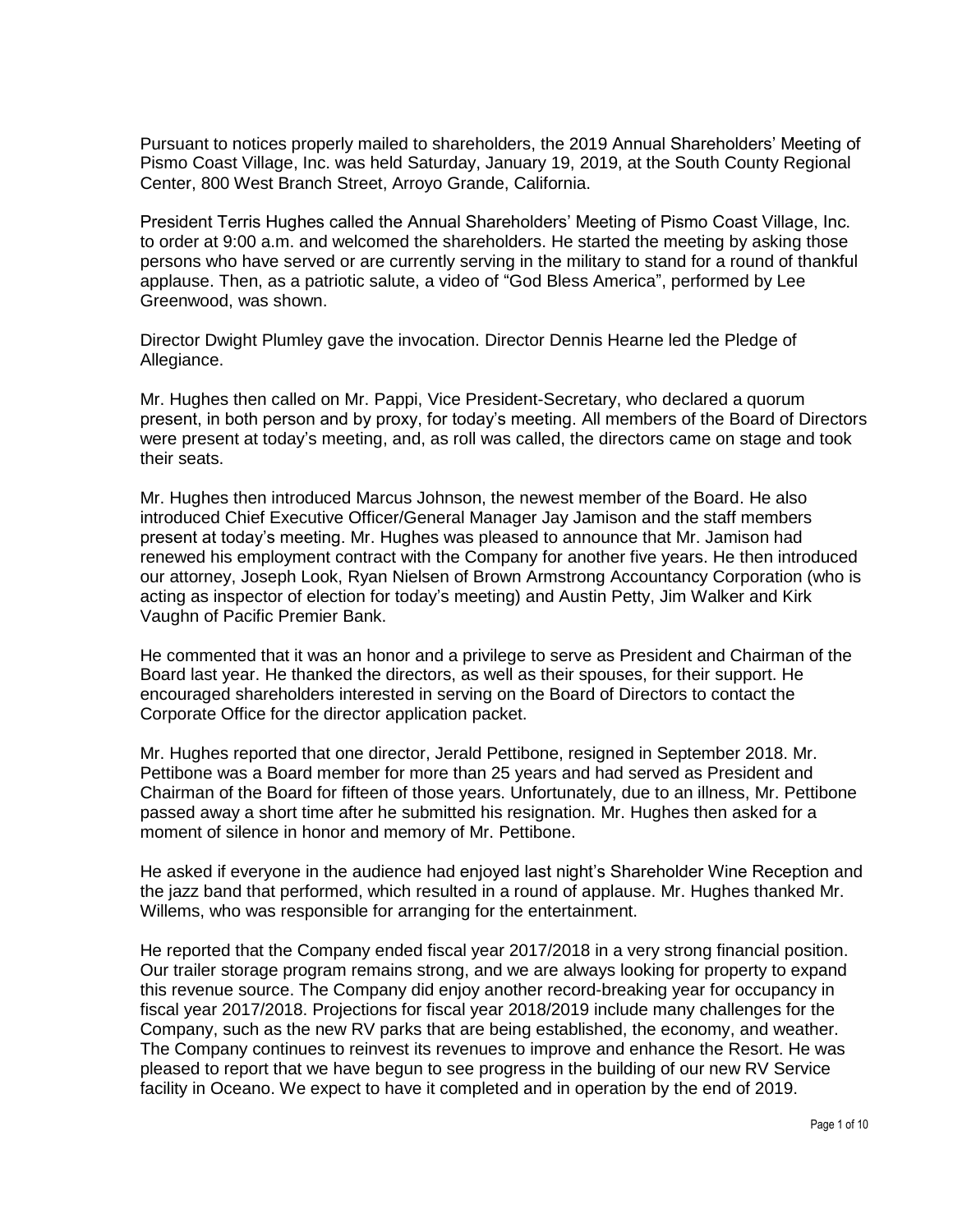Review of policies, rules, and regulations are an ongoing function of the Board's Operations Committee. One area of focus this year will be the Company's three-share policy, which sets the maximum number of shares that any shareholder may own at three. The intent of this policy was to allow shareholders owning one or two shares a better opportunity to enjoy the Resort. The Operations Committee and the Board will be reviewing how shareholders are circumventing the intent of this policy and looking at what can be done to stop this from happening.

He was proud to say that the Company had received many compliments on staff for the warm and courteous manner in which they interact with our shareholders and guests. Staff plays a vital role in the Company's reputation and success.

Mr. Hughes then read a short story written by his granddaughter, entitled "Fond Memories by Maddy Hightower". The story spoke about her childhood memories of coming to Pismo Coast Village with her grandparents.

Mr. Hughes then introduced Mr. Nelson, who gave the Personnel & Compensation/Benefits Committee report. Mr. Nelson introduced the members of his committee: Wayne Hardesty, Terris Hughes, Ronald Nunlist, George Pappi Jr., Dwight Plumley and Jerry Roberts. All meetings were held in joint session with the Executive Committee. The members of the Executive Committee were Terris Hughes, Garry Nelson, Wayne Hardesty, George Pappi Jr., Dwight Plumley and Ronald Nunlist. One function of the Personnel & Compensation/Benefits Committee is to negotiate an employment contract with the Chief Executive Officer/General Manager. Mr. Nelson was pleased to report that Mr. Jamison's contract had been renewed for another five years, with the potential for an additional five years. Other functions of the Personnel & Compensation/Benefits Committee include reviewing the Chief Executive Officer/General Manager's goals and objectives, setting compensation for major staff, reviewing the employee benefits program, and monitoring the Company's 401(k) Plan. The two Committees met jointly six times during 2018, which included discussions on the Company's 401(k) Plan. He thanked the members of the two committees for their work during the year.

Mr. Hardesty, Finance Committee Chair, gave the Finance Committee Report. He introduced the members of his committee: David Bessom, Sam Blank, William Fischer, Jerald Pettibone and Jack Williams. He explained that director Jerald Pettibone resigned from the Board of Directors on September 15, 2018, and his seat on the Committee remained vacant for the remainder of the year. Mr. Hardesty thanked the Committee for their work during the year. The Committee's primary duties are to review monthly financial statements, draft the three-year forecast, draft the one-year operating budget, prioritize capital expenditures, monitor completion of capital projects, recommend to the Board changes in the rate schedule, and to submit the annual report of the financial condition of the corporation to the shareholders. The Committee met five times in 2018.

Mr. Plumley, Operations Committee Chair, introduced his committee: Rodney Enns, Dennis Hearne, Ronald Nunlist, Jerry Roberts and Brian Skaggs. He explained that one of the tasks the Committee handles is to address questions, comments and concerns submitted by guests and shareholders. Other duties include reviewing and recommending changes to the rules and policies of the Resort, updating and recommending changes to the Employee Handbook, reviewing and recommending changes to the Shareholders' Information Manual/Calendar, and implementing Board policy and procedures. He thanked the Committee for their hard work this past year. The Committee met five times in 2018.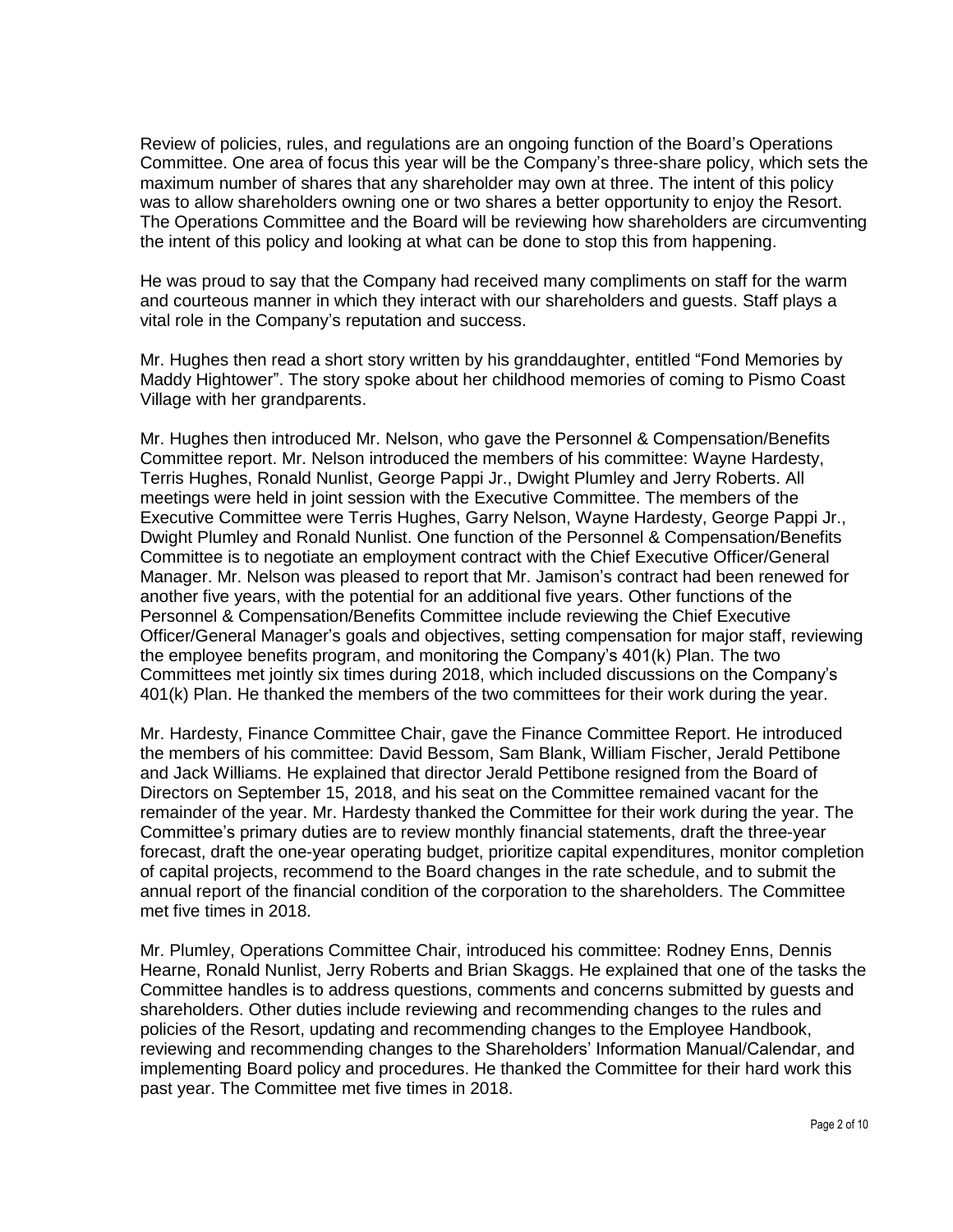Mr. Enns, Audit Committee Chair, introduced and thanked the members of his committee: William Fischer, Brian Skaggs, Gary Willems and Jack Williams. The functions of the Audit Committee include coordinating with the Company's independent accountants in the preparation of annual financial reports and audits and performing random reviews of selected accounting procedures of the Company. The Audit Committee reports to the Board of Directors and is responsible for overseeing and monitoring financial accounting and reporting. The Audit Committee met five times during 2018.

Mrs. King, Environmental, Health and Safety Advisory Committee Chair, introduced her committee members: David Bessom, Sam Blank, Harry Buchaklian and Brian Skaggs. The Committee's responsibilities include performing environmental-related duties, health and safety reviews, and giving recommendations to the President and Chief Executive Officer/General Manager on matters relative to environmental and safety concerns. She expressed her appreciation to Charles Amian, Operations Manager, for attending meetings and supporting the Committee's work during the year. Mrs. King also thanked the members of her committee for their work. The Committee met five times in 2018.

Mr. Hearne, Chairman of the Nominating Committee, explained that the Nominating Committee, which considers the qualifications and composition of the Board of Directors of the Company, was elected at a meeting of the Board held following the January 20, 2018 annual shareholders' meeting. Mr. Hearne introduced his committee: William Fischer, Ronald Nunlist and Gary Willems. The Committee met four times during 2018. He thanked the members of his committee for their work this past year.

The Nominating Committee submitted its recommendations for the slate of nominees for today's annual meeting at the November Board of Directors' meeting. Mr. Hearne stated that individuals wanting to be considered as nominees or wishing to nominate an individual for membership on the Board are requested to notify the Nominating Committee in writing. He thanked the applicants that have taken the necessary steps to be considered for Board membership.

In November, the Nominating Committee duly nominated, and the Board unanimously approved to appoint shareholder Marcus Johnson to fill the vacancy on the Board created by the resignation of director Jerald Pettibone. Mr. Hearne introduced Mr. Johnson, who was invited to come to the podium to introduce himself to the shareholders.

Mr. Hearne then presented the Nominating Committee's recommendation of the following shareholders to serve as directors for Pismo Coast Village, Inc. for 2019: David Bessom, Sam Blank, Harry Buchaklian, Rodney Enns, William Fischer, Wayne Hardesty, Dennis Hearne, Terris Hughes, Marcus Johnson, Karen King, Garry Nelson, Ronald Nunlist, George Pappi Jr., Dwight Plumley, Jerry Roberts, Brian Skaggs, Gary Willems, and Jack Williams.

Mr. Pappi, Vice President - Secretary, explained the process of cumulative voting within the State of California under California Corporate Law. California law states that, before cumulative voting can occur, two things must be done. First, all candidates' names must be placed in nomination prior to the commencement of voting, and secondly, one shareholder must give notice that he or she intends to vote cumulatively. Mr. Hearne placed the candidates' names in nomination by presenting the proposed slate. Mr. Pappi stated that he was now declaring his intention to vote cumulatively. He then explained the procedure for properly casting votes using a ballot. With cumulative voting, for each share owned, the shareholder has eighteen votes which may all be cast for one candidate or split among two or more. The ballot must be marked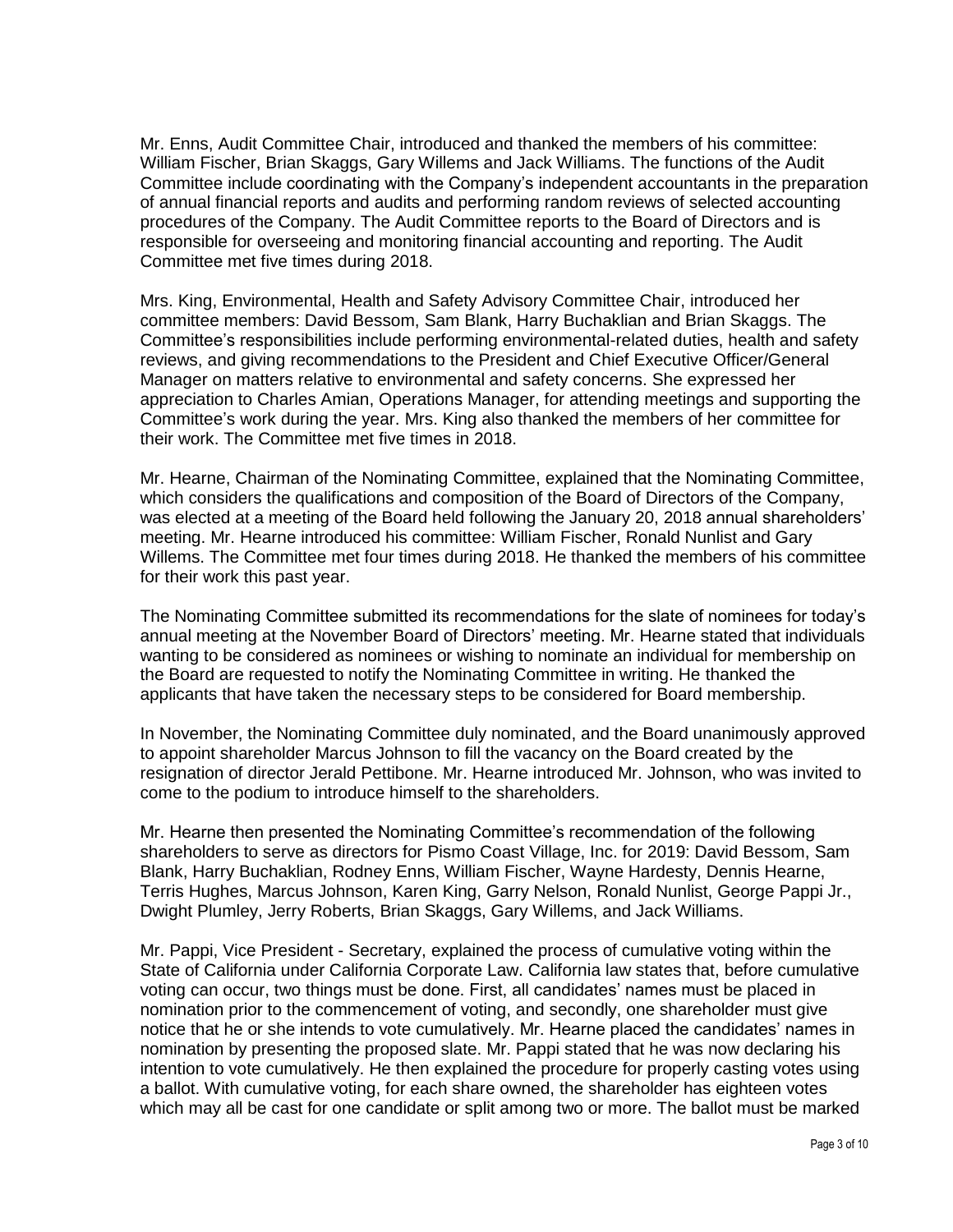with the number of votes being cast for a specific candidate in the box next to the candidate's name. Those with an "x" or marking other than a written number will not be considered properly voted and will not be counted. He asked shareholders holding proxy cards to exchange them for ballots at the voter registration area.

Mr. Pappi then asked that the ballot box be checked to see if it was empty, and Mr. Boyle, the Resort's Security Department Supervisor, confirmed that it was. Mr. Pappi declared the polls open for a fifteen-minute voting period at 10:01 a.m. A recess was called, allowing those present to cast their votes.

Mr. Hughes called the meeting back to order at 10:20 a.m., and declared the polls closed. The ballot box was removed and taken to the vote counting room.

Mr. Hughes introduced Mr. Hardesty. Mr. Hardesty then presented the Chief Financial Officer's Report, which was a PowerPoint presentation of financial information. For fiscal years 2014 to 2018, slides compared total occupancy for general public and shareholders, total revenue and expenses, revenue categories, storage revenue, insurance expenses, utility expenses, and capital expenditures.

Mr. Hughes then introduced Mr. Jamison, who gave the Chief Executive Officer/General Manager's Report. Mr. Jamison used a slide show to enhance his topics of discussion.

Mr. Jamison started his presentation by asking Kathy Preston, General Store Lead, Brenda Cascarano, Reservations Agent, and Jean Hagedon, Reservations Agent, to come on stage. Mr. Jamison spoke briefly about their individual histories with and contributions to the Company. With Mr. Hughes' assistance, Mr. Jamison presented each of them with a personalized watch commemorating their ten years with the Company.

Mr. Jamison then congratulated the shareholders on the Company's third consecutive year of record-breaking occupancy, with lots of happy campers, fiscal success, and industry respect. We finished the fiscal year with 85% occupancy, or 124,487 site nights. Occupancy for the current fiscal year is down almost six percent compared to the same period last fiscal year. Part of the difference is because last year we had more than 700 site nights that were donated to evacuees displaced by the Thomas Fire that occurred in Southern California.

Accomplishments and capital expenditures this past year include the development, engineering and permits for our new RV Service facility in Oceano, installation of heating and airconditioning equipment in the General Store, the purchase of a new Hino tow truck for the Trailer Movers' fleet, and the purchase of a specially-equipped golf vehicle to store supplies and equipment for the Housekeeping Department. The decline in occupancy has allowed us to do more projects, such as putting down a new type of gravel material on some of the campsites. Our storage program is almost at full capacity, and there is a waiting list of trailer owners looking for storage space.

He spoke about national campground recognition, stating that, in *Woodalls Campground Management Magazine*, Pismo Coast Village had a two-page article on the history of the operations of Pismo Coast Village RV Resort. *The Voice*, which is a magazine for our national trade organization, had an article on how Pismo Coast Village hosted the Thomas Fire evacuees last year. AGS (American Guide Service), who publishes the Visitors' Guide that is given to guests at check-in, did a story on how our Company used AGS's reward program for our staff. In addition, Pismo Coast Village was one of twelve parks nationally that was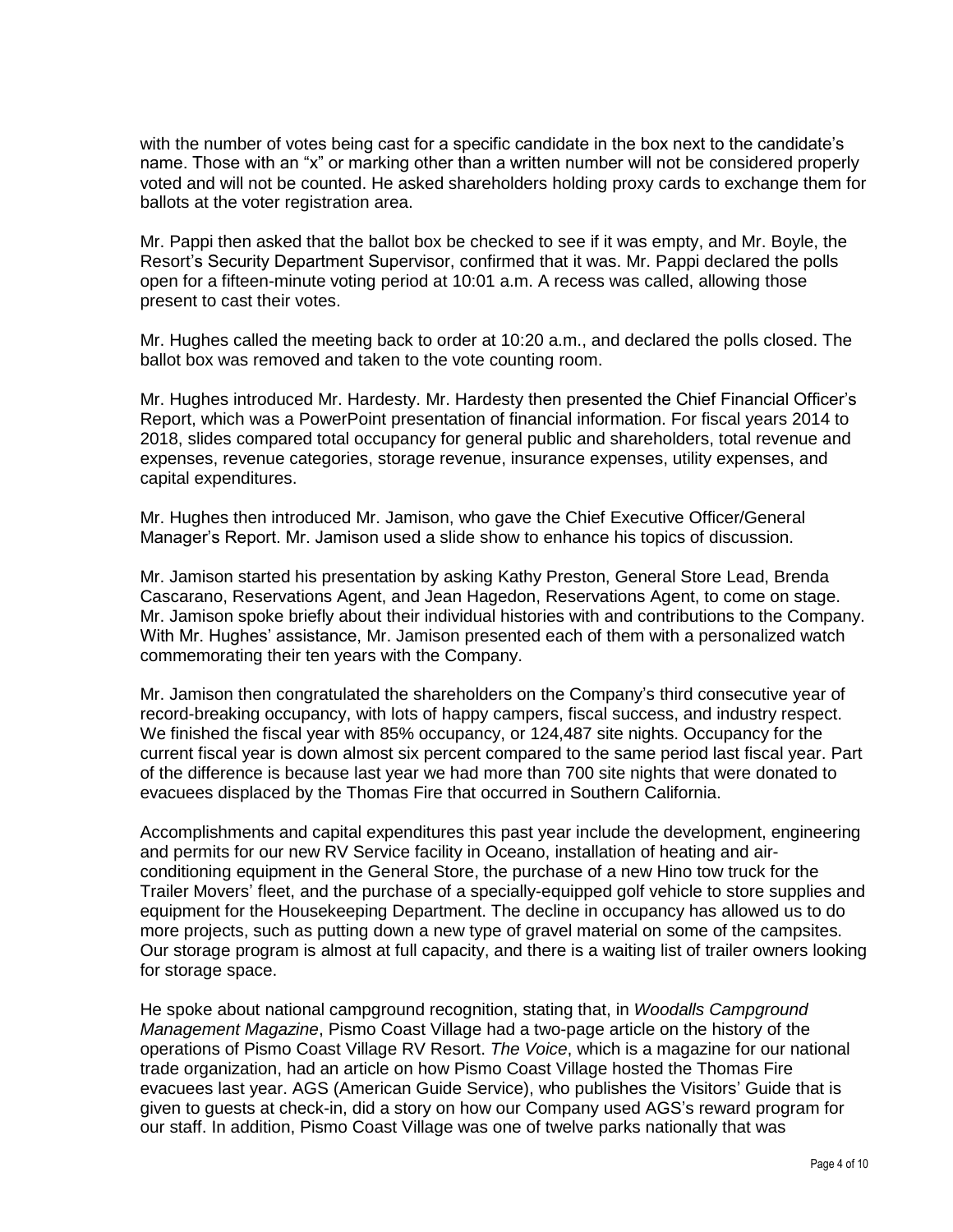nominated for ARVC's Park of the Year Award. While we did not receive the Park of the Year Award at their national convention last November, we were one of the top three of the twelve nominees. Also, at that convention, Charles Amian, Operations Manager, was sworn in as an ARVC director for Region 6, which represents the ten western states.

Mr. Jamison reported on our current ratings and customer reviews with Good Sam, TripAdvisor, [www.yelp.com,](http://www.yelp.com/) www.rvparkreviews.com, and www.guestreviews.com. Pismo Coast Village remains in the top 300 properties of 12,000 rated in the United States.

Pismo Coast Village hosted the 41<sup>st</sup> Annual Special Children's Christmas Party in December 2018. Mr. Jamison expressed his appreciation to the shareholders that contributed money and/or time to making this a wonderful event for the special needs students from the local area. The Resort again hosted the Special Olympics' Torch Handoff Ceremony in June. Last year, the Pismo Beach Police Department's K9 Unit put on several demonstrations in our Square, which are always very popular. Pismo Coast Village also donated funds to San Luis Obispo County's Aquarium in Avila Beach. The donation was made to sponsor a T-shirt, with the Pismo Coast Village logo, that is given to participants in their children's summer camp program, which is coordinated by the local Sea Explorers Club. The Vintage Trailer Rally was here last year and will be here again on the third weekend in May 2019, with approximately 300 campsites reserved for the event. Mr. Jamison reviewed some of the training that our employees received during the year, and explained that some of these training sessions are done by representatives from PayChex, our payroll service provider, and our workers' compensation carrier.

Mr. Jamison spoke about the Pismo Coast Village Honorary and Memorial Scholarship Fund. This year's Cal Poly Recreation Parks and Tourism Administration scholarship recipient is Kevin Rubow. Mr. Jamison thanked the shareholders that have donated to the Scholarship Fund.

The RV industry remains strong, and a popular recreation choice for families, retirees and outdoor enthusiasts. Millennials are becoming a major factor, and RVs are being designed specifically with them in mind. In 2018, wholesale RV shipments decreased over the previous year by more than 3%. Trade associations, RVDA, RVIA, KOA, Jellystone Parks, National Parks, and vendors reported positive business in 2018, and have an optimistic outlook for 2019.

Occupancy projections for 2019 look good and there are waiting lists for some holidays. The Fourth of July holiday is sold out for general public reservations, and there are more than 300 names on the waiting list for cancellations. RV group bookings this year will be comparable to last year. The demand for RV storage space remains strong, and most local companies are full.

Occupancy in the Resort last fiscal year was 85%. The Company spends approximately \$46,000 each year on marketing, which includes exposure in the Good Sam Directory, Camp California Directory, San Luis Obispo Visitor Guide, SLO CAL, and Visit California. Another way we market Pismo Coast Village is by giving away between 75 and 80 gift certificates each year for two-night stays at the Resort. The donations are done in response to requests for support of school bands and clubs, PTAs, and charities.

Two years ago, we had the [www.pismocoastvillage.com](http://www.pismocoastvillage.com/) website rebuilt. This year we installed new equipment for the website's webcams. We recently learned about a local hotel being sued because their website is not considered ADA-compliant. Pismo Coast Village is being proactive in this regard and is working to make our website ADA-compliant. He showed a video of an advertisement that is being considered for our website that features our Resort and local attractions.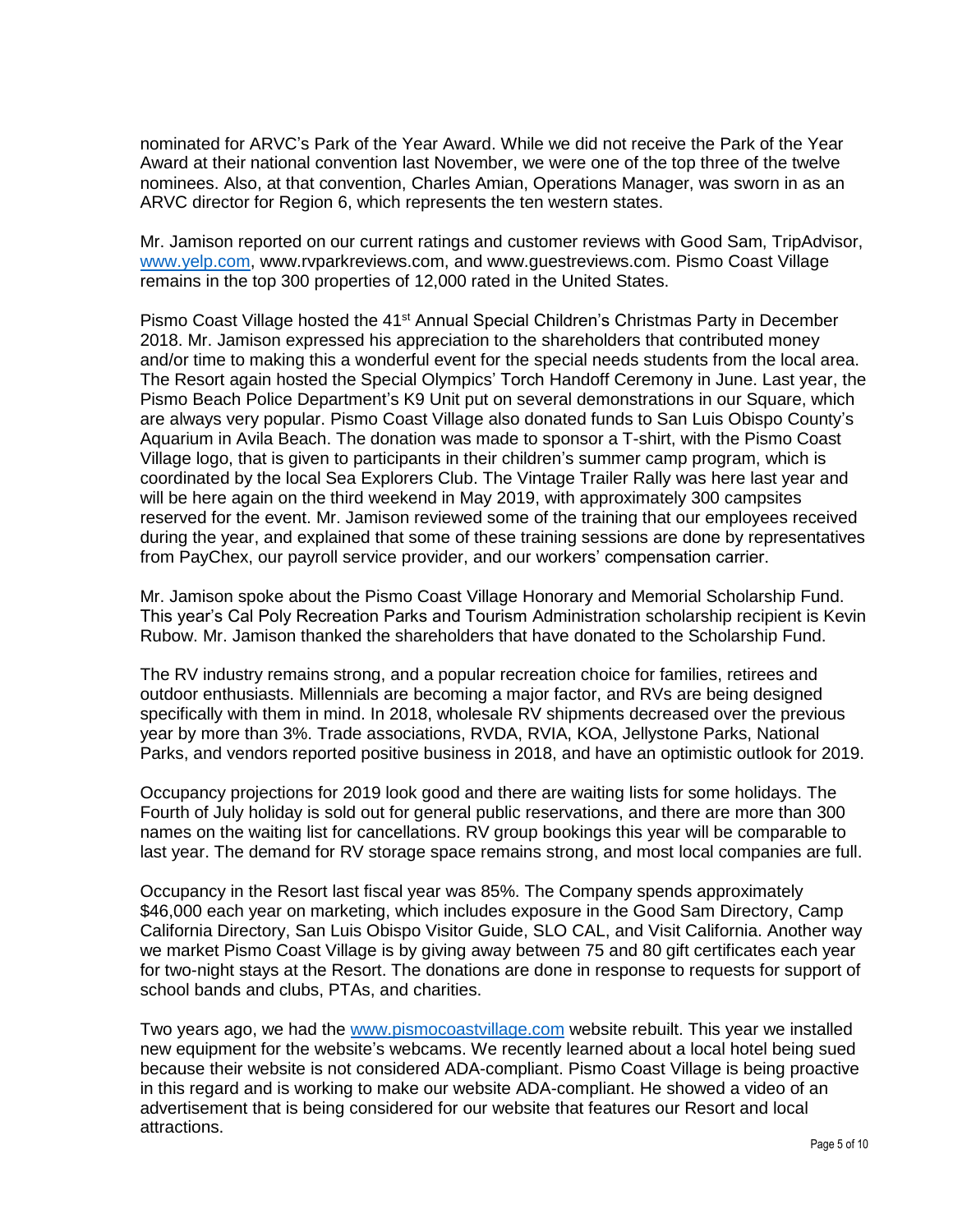Capital projects for 2019 include the completion of the new four-bay RV Service facility in Oceano with outdoor work areas, the purchase of a new Hino truck for the Trailer Movers' fleet, upgrading the Resort's security surveillance system, and a lift for the new RV Service facility.

Mr. Jamison reviewed the status of the construction of the RV Service facility. Our goals are to establish a professional quality reputation for the Shop, to employ four to five certified RV technicians, to take advantage of our customer base in both the guests that use the Resort and those that store their RVs with us, to have the Shop open on Saturdays, and continuing to develop preferred status relationships with rental companies, warranty companies, etc.

Other goals and priorities include social media opportunities, staff training in human resources and safety, continued efforts to be environmentally friendly, continued efforts to work on the dune and beach access with the Department of State Parks and Recreation, and to maintain Securities and Exchange Commission compliance with our quarterly and annual reports.

He reported that the renovation of the Pismo Beach Pier was completed ahead of schedule in October 2018. The City is also working on developing the promenade area located by the pier's parking lot. Also, in progress are enhancements to Shell Beach Road in Pismo Beach and improvements to make the entrance of the Pismo Preserve more pedestrian friendly. The City's new sewer lift station, which occupies a front-corner of Storage Lot A, is currently under construction. On the opposite far corner of A-Lot is the fourth Verizon cell phone tower, which is expected to be in full operation in March 2019.

In conclusion, Mr. Jamison read the Company's Mission Statement, and commented that the Company has done well in meeting the mission statement's goals. Mr. Jamison asked shareholders to stop by his office with concerns, comments and questions, then thanked the Board and shareholders and staff for their ongoing support.

Following that, Mr. Hughes requested that the members of the Board return to the stage. He then read the questions, suggestions and comments submitted on the Question Forms.

A shareholder asked, "Why can't we get all of the TV channels listed on the PCV cable list?" Mr. Hughes responded that this matter would be passed on to Mr. Jamison for review.

A shareholder wrote, "Are there any plans to renovate or rebuild the storage building behind the Store and the open building beside the Pismo Coast Village Grill? They're looking pretty rough! Pismo Coast Village Grill does a great job on the food for the Friday party!" Mr. Hughes said that the area referenced is being looked at for future upgrade. He said that Pismo Coast Village Grill did a fabulous job with the food for the Wine Reception, which resulted in a round of applause.

A shareholder commented, "What are you doing to provide better security for RV storage? We lost two propane tanks last year." Mr. Hughes responded that his trailer had also been broken into, so he knew the anguish that the shareholder was feeling. More surveillance cameras were installed in the storage lots, and we are always looking at upgrading security. Unfortunately, people break into things, and it is a shame that we live in that kind of society.

A shareholder asked, "Are there any plans to update the game room (Arcade)? Games are old, some don't work, it's hard to get a refund, room can be very dirty." Mr. Hughes responded that these comments would be passed on to Mr. Jamison for attention.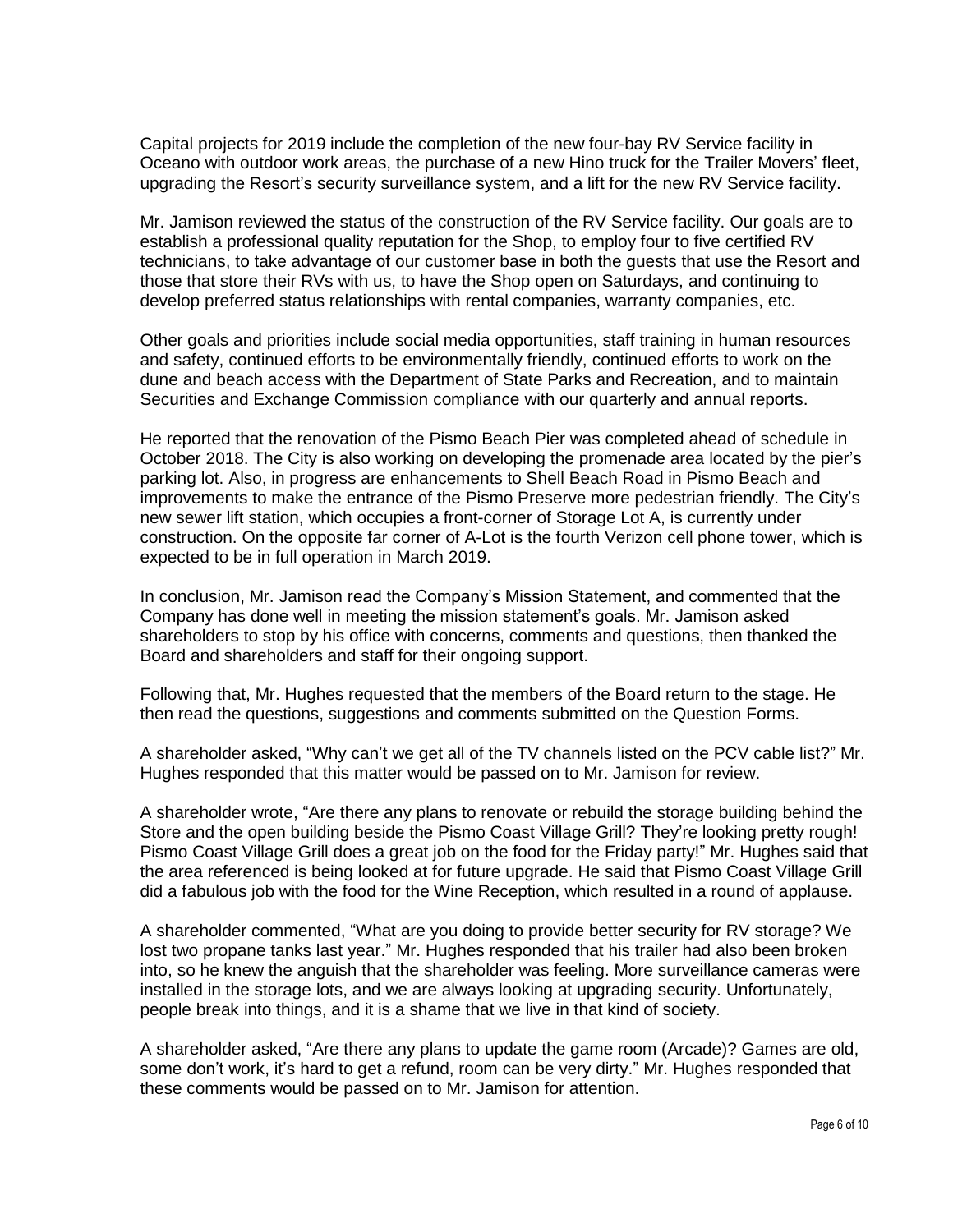A shareholder wrote, "For early morning, before 8 AM, in the cleaning of the restrooms and showers, could the empty buckets be carried? They are noisy rolling up the walkway for nearby sleeping campers." Mr. Hughes said that the comment would be given to Mr. Jamison for discussion with the housekeeping staff.

A shareholder commented, "Are there any plans to have the Wi-Fi network become compatible with Smart TVs and voice assistance, also known as "open Wi-Fi network"? It appears that valuation of PCV is outpacing the market value of the share price. What is the Board's position on returning this value back to shareholders in the way of preferred pricing on storage and/or other services?" Mr. Hughes said that the suggestion on the Wi-Fi network would be given to Mr. Jamison for consideration. The Company is always investing money to improve the Resort. Also, Mr. Hardesty stated that, due to an audit by the Internal Revenue Service several years ago, we are not currently able to give preferred pricing to our shareholders.

A shareholder asked, "What can PCV do to improve direct beach access (possible walking bridge over the everchanging creek)? What can PCV do to encourage shareholders and guests to separate recycle material from trash? It seems too much recycle materials are thrown into trash consistently. Can PCV create specific areas for plastic bottle and aluminum can deposits separate from general recycle/trash materials? These plastic bottles and cans can then be turned in for cash and the proceeds donated to a local Pismo charity!!" Mr. Hughes responded that we are hoping that we will have some good news on beach access in the near future. He said that our staff is constantly looking at the recycling challenge and trying to encourage and remind our guests to do more recycling. The suggestion on having individual containers for separating aluminum from plastic can be reviewed by staff.

A shareholder wrote, "Can we do anything to protect the Monarch butterflies? Would planting certain trees or flowers help?" Mr. Hughes said that he heard that only half of the normal arrival of the butterflies had migrated here this year. The question will be passed on to Mr. Jamison to research whether different plantings would encourage an increase in their population.

A shareholder asked, 'Noticed bars (spikes) on northeast wall. Are we having problems with break-ins or other crimes?" Mr. Jamison responded that the spikey hardware was put in to try to discourage people from climbing over the gate. Rather than walking down to the Resort's entryway, they are using the handle on the gate door to climb over the top after the gate is locked and breaking the handle. We are looking at installing a surveillance camera at that area.

A shareholder asked, "Any progress on bridge across Creek?" Mr. Hughes stated that this had been addressed in a prior question.

A shareholder wrote, "Will electric scooters be outlawed? Kids are not looking ahead on scooters and are a hazard. Enforce existing rules regarding quiet hours." Mr. Hughes said that these are problems that we continue to have, and Security staff will be reminded that our guests must comply with the 10 PM quiet time rule. These comments will be referred to the Operations Committee for review on the use of electric scooters in the Resort.

Mr. Jamison reported on an incident that occurred in the Resort on New Year's Eve involving a large group occupying eighty sites. Our Security staff had to deal with major quiet time issues with the group, who were loud and disrespectful to our Security personnel. Several calls were made to the local police department to assist with controlling the guests' behaviors. The group had already reserved for next year, but after reviewing what happened, a decision was made by management to cancel that group booking. Mr. Jamison wanted the shareholders to know that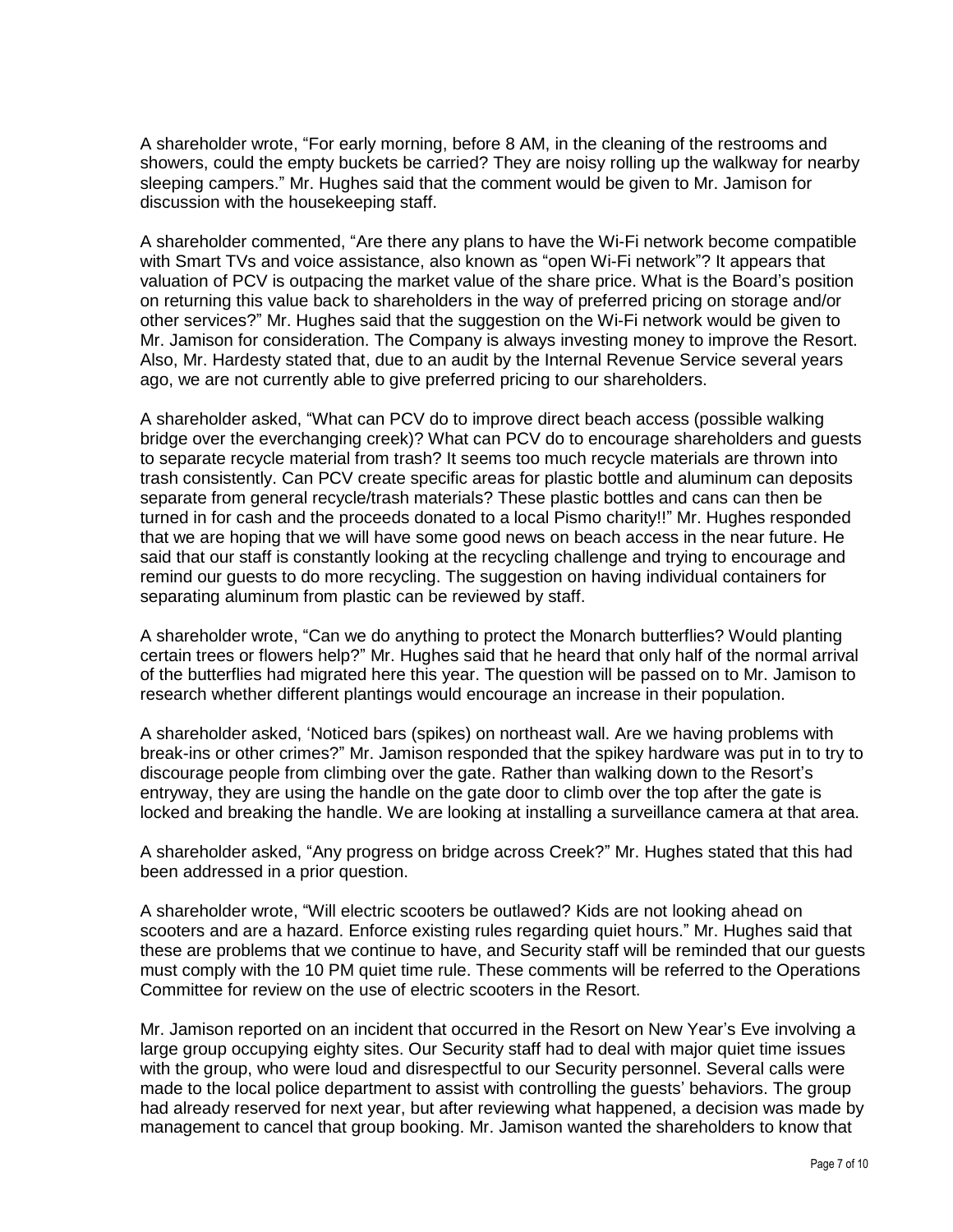management does take these situations seriously. It is a privilege for anyone to come to Pismo Coast Village, but when guests are disrespectful of their neighbors, the Resort's property and staff, it must be dealt with appropriately.

A shareholder wrote, "What is the median age of shareholders?" Mr. Hughes commented that we did not know the answer to this question.

A shareholder asked, "Why are there no buttermilk doughnuts at the shareholders' meeting this year?" Mr. Hughes said that this question will be given to Mr. Jamison for planning next year's event.

A shareholder commented, "Thank you for your service. We appreciate being able to count on consistent enjoyment at our "home away from home"! Mr. Hughes thanked the writer for the comment.

A shareholder wrote "If I can't make the wine reception, can I still get my two glasses?" Mr. Jamison responded that the glasses are available for purchase at the General Store. Mr. Hughes responded that the inquiry could be taken to the Corporate Office for discussion.

A shareholder commented, "Thank you for such a nice reception last night. We appreciate all the beautiful flowers around the Resort. The Christmas decorations were excellent in spite of the wind."

Another shareholder commented, "Love the new gravel at campsites. A great improvement."

A shareholder wrote, "Beautiful and touching musical opening. We all need to be reminded of how fortunate we are to live in this wonderful life and to be able to enjoy PCV also!"

A shareholder asked, "How can a shareholder, wishing to have a group of family or friends (some shareholders, some not) come to the park, be assured of being placed close to each other? My comment is that, it seems like an impossible task for the reservation agents! Shareholders are not second-class citizens! Never require a shareholder having their rig in storage, and requiring transport, to have to move during a reserved stay and pay for the "inpark" transport." Mr. Hughes stated that the shareholder should talk with the Reservations Office or the Corporate Office to see what arrangements can be made. The comment pertaining to the "in-park move" fee will be forwarded to the Operations Committee for review.

A shareholder commented, "Thank you for the new pickleball net. The gate to the court is not closing to prevent the pickleballs from running down the ramp into the street." Mr. Jamison responded that the gate must be closed manually to keep the pickleballs from leaving the court.

A shareholder asked, "Any chance of opening up the second floor of the restaurant to take advantage of the view? Always enjoy PCV, and we look forward to another forty plus years visiting the beach and amazing members who make us feel at home." Mr. Hughes said that there have been many capital improvements done over the years, including campsites, restrooms, and surveillance capabilities in our storage lots. The improvement of the area at the Square is on the horizon, and hopefully, there will be some news on this in the future.

A shareholder wrote, "Love new pickleball court! Why is the net four inches too high?" Mr. Hughes said that he will forward this comment to Mr. Jamison.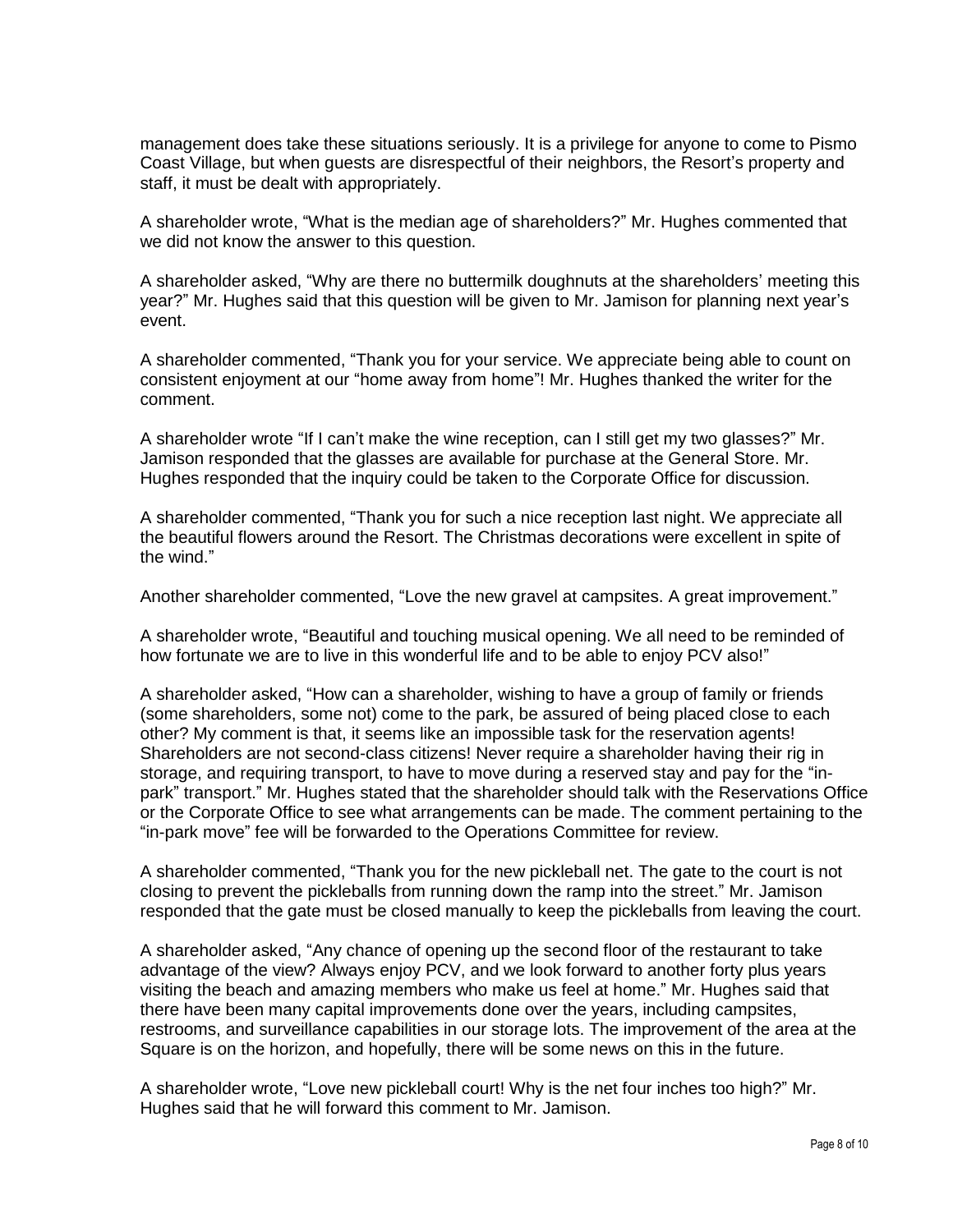A shareholder asked, "Has the Board considered the acquisition of the State Park property next door to enhance our facilities? The State obviously can't afford to keep, run and maintain this property. Baklava for our wine tasting event?" Mr. Hughes said that the Company has made past inquiries about the property, and, if the property should become available, the Company will take a hard look at the potential for purchasing the land.

A shareholder (referring to the Company's Annual Report) wrote, "What is "Investments from dividend distributions of \$111,204? Also, on Statement of Cash Flow and Note 2 – Summary of Significant Accounting Policies, Level 1 – Investments in Common stock? Also, on Balance Sheet , Investments - \$111,204? Please explain this. Thank you. Park is beautiful. Great job to all. Solar panels over storage facilities – just an idea." Mr. Hardesty explained that the Company had a residual from some prior insurance coverage, that was canceled, and the Company found that we had some shares of stock. The value of the stock at that time was \$111,204, and that information was included in the Company's Balance Sheet. We do get a quarterly dividend on the stock. Mr. Hughes responded that the Board had addressed the option of solar panels and has had several meetings with solar companies to look into feasibility.

Mr. Hughes thanked the shareholders for their comments and questions, then introduced Mr. Pappi, who reported that the slate of nominated directors had been elected to the Board. He read the list of nominees and the total number of votes cast for each. The unaudited result of the election held at this meeting is as follows:

| Bessom, David      | 666 |
|--------------------|-----|
| Blank, Sam         | 640 |
| Buchaklian, Harry  | 660 |
| Enns, Rodney       | 661 |
| Fischer, William   | 642 |
| Hardesty, Wayne    | 643 |
| Hearne, Dennis     | 703 |
| Hughes, Terris     | 662 |
| Marcus Johnson     | 668 |
| King, Karen        | 644 |
| Nelson, Garry      | 644 |
| Nunlist, Ronald    | 641 |
| Pappi, Jr., George | 696 |
| Plumley, Dwight    | 733 |
| Roberts, Jerry     | 697 |
| Skaggs, Brian      | 644 |
| Willems, Gary      | 661 |
| Williams, Jack     | 642 |

The result of Proposal 2, the ratification of Brown Armstrong Accountancy Corporation to serve as our independent accounting firm for Fiscal Year 2018/2019, passed with 663 votes in favor, 1 against and 15 abstaining.

Raffle tickets were drawn and ten gift bags containing Pismo Coast Village items were given away to the matching ticket holders. The plants on each table were given away to those holding properly marked tide books.

There being no further business, Mr. Hughes thanked the shareholders for attending and adjourned the meeting at 11:54 AM.